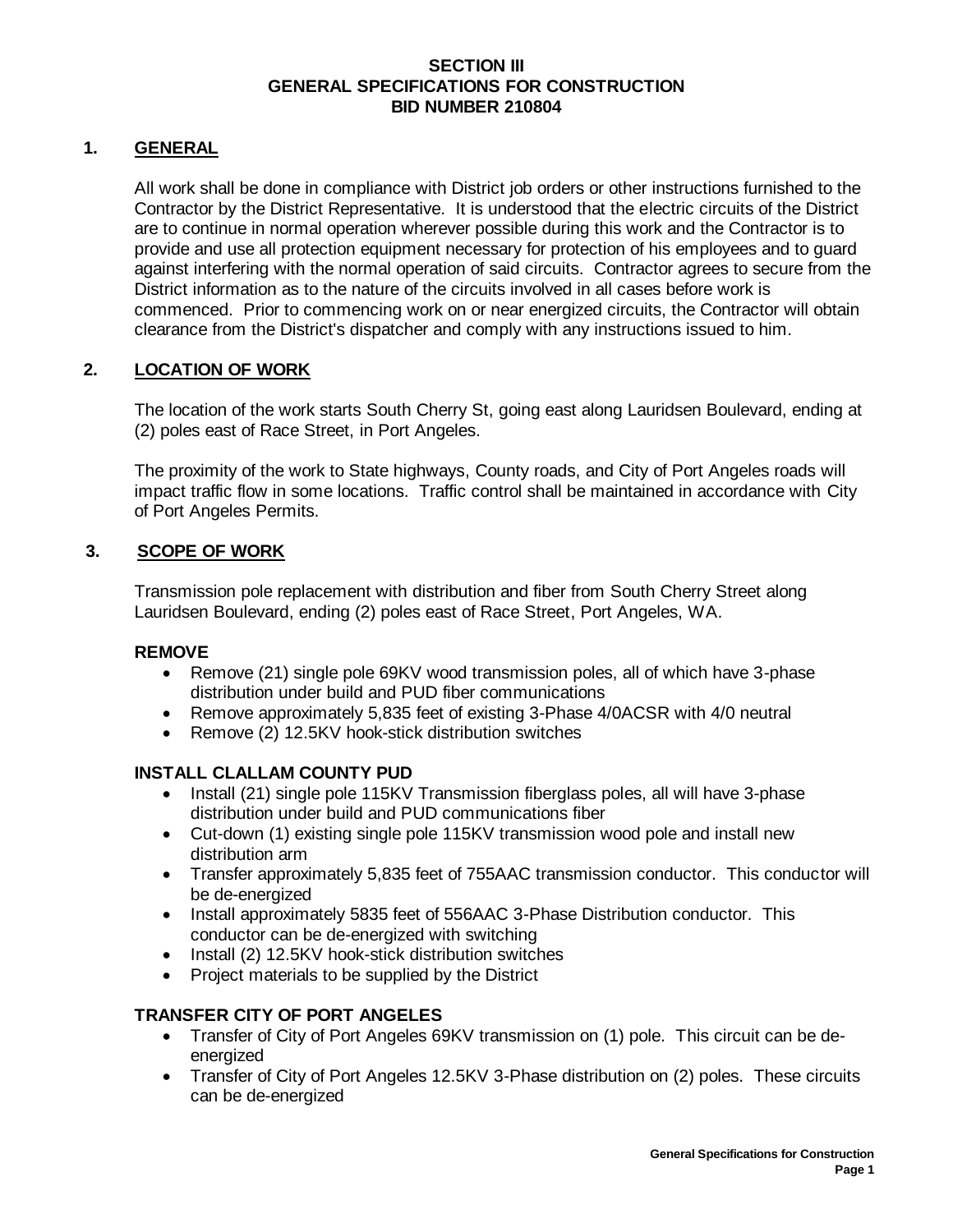## **COLLABERATION**

- Work with City of Port Angeles Light crews to transfer span guys & other equipment. Contact George Drake (360) 417-4742 or [gdrake@cityofpa.us](mailto:gdrake@cityofpa.us) with 72hrs advance notice of when City crews will be required.
- Work with Century Link crews to transfer their utilities to the new poles. Contact is Denise Abbott, (360) 905-7987 or [denise.abott@lumen.com](mailto:denise.abott@lumen.com) with 72hrs advance notice of when Century Link crews will be required.
- Work with Wave Broadband crews to transfer their utilities to the new poles. Contact is Mike Sturgeon (360) 912-7092 or [mikes@wavebroadband.com](mailto:mikes@wavebroadband.com) with 72hrs advance notice of when Wave Broadband crews will be required.

# **4. TIME AND MANNER OF WORK**

The Contractor agrees to commence construction of the Project no later than May 2, 2022. The contractor shall provide a project Manager or Line Superintendent experienced in high voltage transmission and distribution line construction having the resources to complete the District's contract, and having the authority to sign change orders and other project related contractual documents.

**A preliminary Project Plan and Schedule shall be submitted with the bid and a final Project Plan and Schedule shall be provided after the contract is awarded and before the beginning of any work.** If the schedule moves, the Contractor shall update their Schedule and notify the District of any changes immediately.

In the event that the District requires customer transfer work outside of contractor normal working hours, the District will pay the differential between normal hourly labor rates and overtime hourly labor rates. The District will make arrangements with the customers on a case by case basis. It is intended that these transfers take place immediately before or after the contractor designated normal working hours. **The contractor must provide a list of regular and overtime rates for all workers that may be involved in these customer transfers**.

The Contractor will not be required to dig holes, set poles, or install anchors if there is more than six inches of frost in the ground; nor to perform any construction on such days when, in the judgment of the District, snow, rain, or wind or the results of the snow, rain, or frost make it impracticable to perform any operations of construction. To the extent of the time lost due to the conditions described herein and approved in writing by the District the time of completion set out above will be extended. The time for completion shall be extended for a period of any reasonable delay (other than a delay resulting from the failure of the Contractor to secure sufficient labor) which is due exclusively to causes beyond the control and without the fault of the Contractor, including acts of God, fires, floods, direction of the District to cease construction as herein provided, and acts or omissions of the District with respect to matters for which the District is solely responsible. Provided, however, that no such extension of time for completion shall be granted the Contractor unless within ten days after the happening of any event relied upon by the Contractor for such an extension of time, the Contractor shall have made a request therefor in writing to the District.

The time for completion shall be automatically extended for any delays in the delivery of Districtsupplied materials. However, this is the only compensation the Contractor shall be allowed for District-caused delays.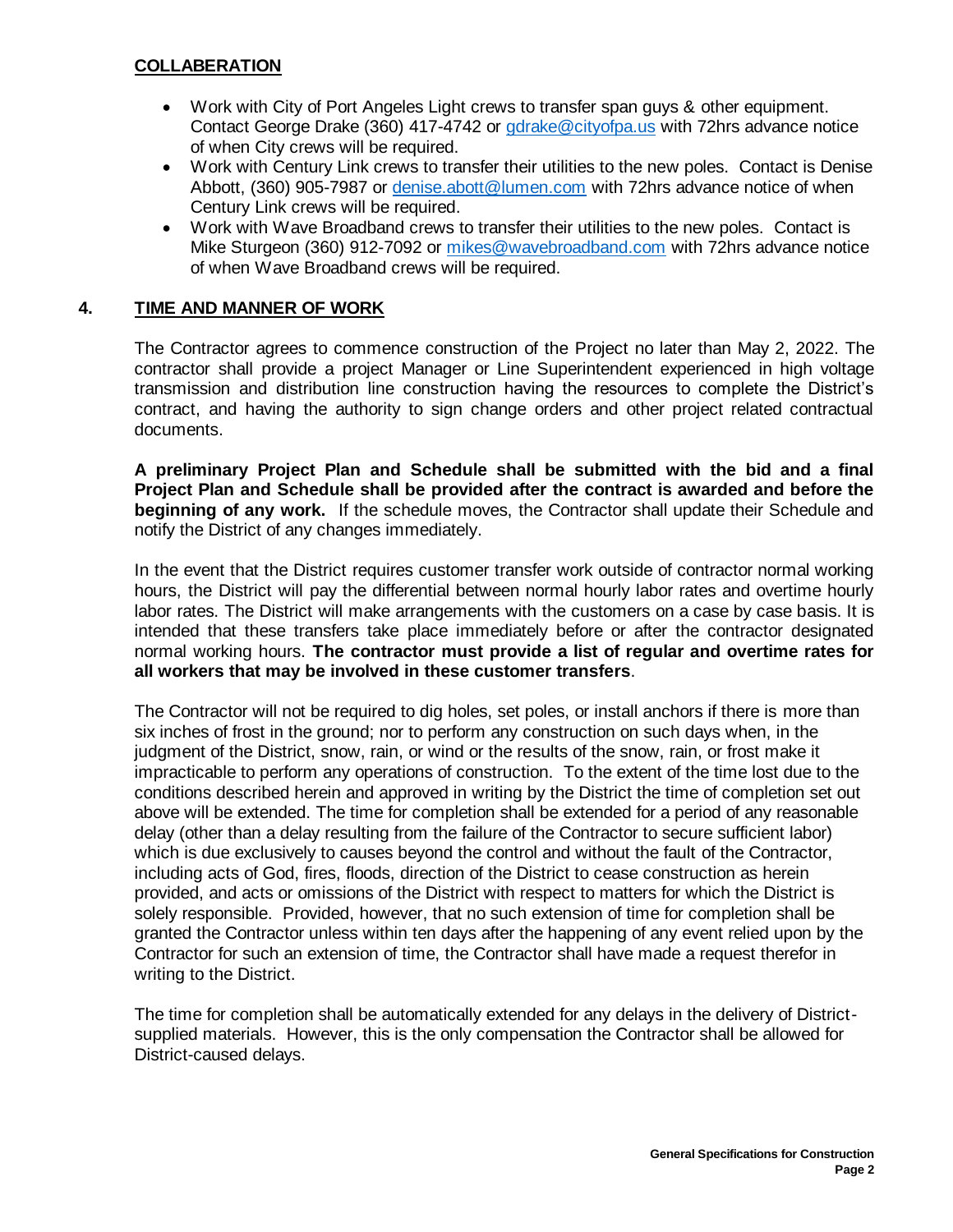# **5. SUPERVISION AND INSPECTION**

The Contractor shall cause the construction work on the project to receive constant supervision by a competent foreman who shall be present at all times during working hours where construction is being carried on. The Contractor shall also employ, in connection with the construction of the project, capable, experienced, skilled, and reliable workers as may be required for the various classes of work to be performed. Directions and instructions given to the foreman by the District shall be binding upon the Contractor.

The District reserves the right to require the removal from the project of any employee of the Contractor if, in the judgment of the District, such removal shall be necessary in order to protect the interest of the District. The District shall have the right to require the contractor to increase the number of his employees and to increase or change the amount or kind of tools and equipment if at any time the progress of the work shall be unsatisfactory to the District; but the failure of the District to give any such directions shall not relieve the Contractor of his obligations to complete the work within the time and in the manner specified in these documents.

The manner of performance of the work and all equipment used therein shall be subject to the inspection, tests, and approval of the District. The District shall have the right to inspect all payrolls and other data and records of the Contractor relevant to the work. The Contractor will provide all reasonable facilities necessary for such inspection and tests. The Contractor shall have an authorized agent accompany the inspector when final inspection is made and, if requested by the District, when any other inspection is made.

In the event that the District shall determine that the construction contains or may contain numerous defects, it shall be the right of the District to have an inspection made by an engineer approved by the District for the purpose of determining the exact nature, extent, and locations of such defects.

## **6. HOURS OF WORK**

Normal working hours are from 7:30 a.m. to 4:00 p.m., Monday through Friday, unless otherwise authorized by the District. The lunch period shall be observed from 11:30 a.m. to 12:00 p.m. unless unusual circumstances prevail.

Upon request, the District will generally authorize the Contractor's crew to work ten hours per day four days per week. Hours of work will be from 7:00 a.m. until 5:30 p.m., Monday through Thursday or Tuesday through Friday. Under such an arrangement, work outside of normal working hours may be restricted to activities that do not require the immediate presence or availability of District Inspector or staff.

The District or the Contractor may terminate this four-day workweek schedule and revert to a fiveday workweek at any time with one week prior notice to the other.

The Contractor shall comply with all provisions of WAC 296-127-022, "Overtime According to Chapter 49.28 RCW."

## **7. HOLIDAYS**

The Contractor shall observe holidays that correspond with District holidays on the same day as observed by the District. The Contractor shall conform to normal working hours and a five day work week for any week the District observes a holiday.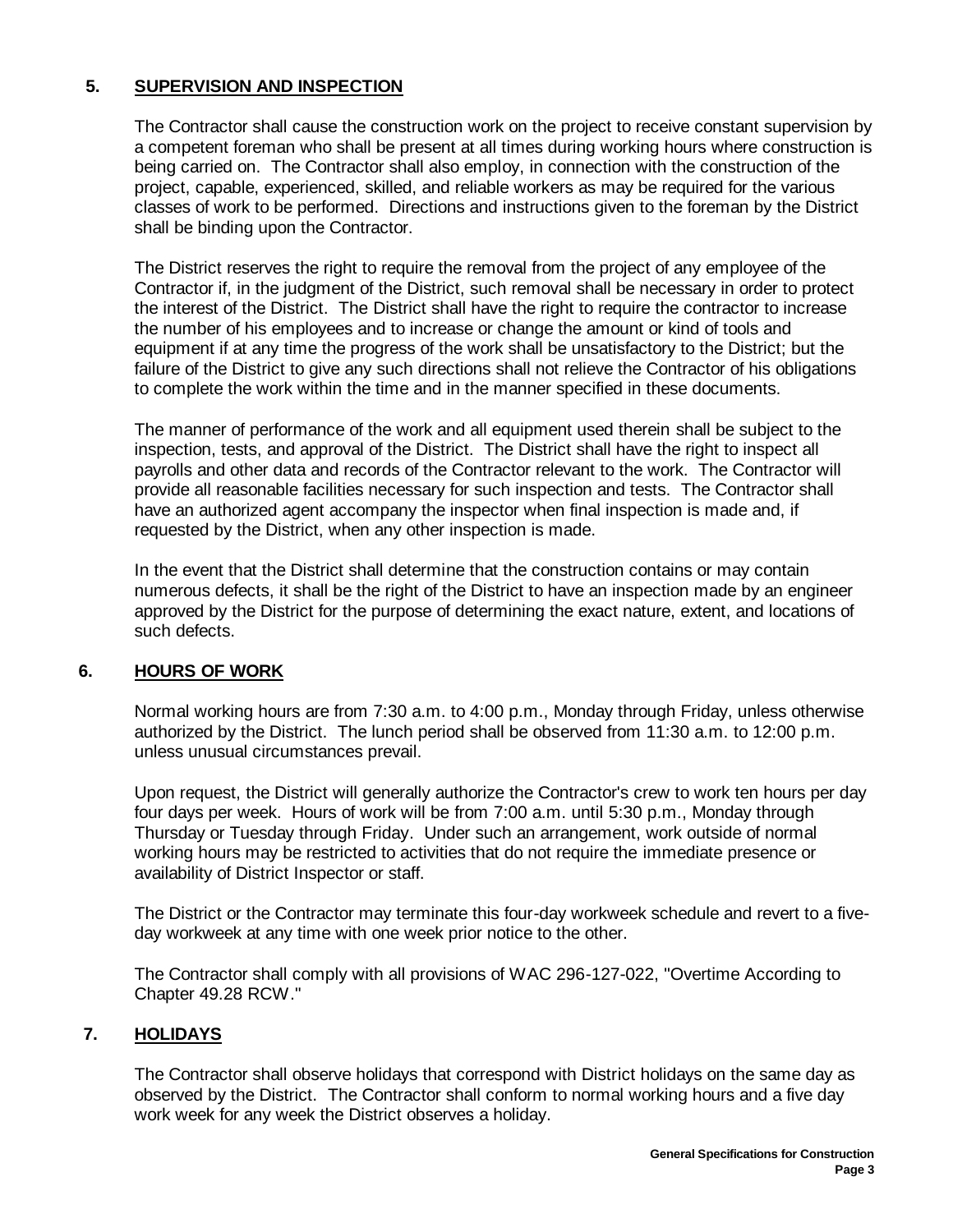# **8. COORDINATION WITH DISTRICT**

It shall be the Contractor's responsibility to maintain communication with the District to coordinate construction of the utility system. The Contractor will be required to schedule the work accordingly and shall keep the District Representative informed of such schedules.

# **9. COORDINATION WITH OTHER UTILITY COMPANIES**

Should another utility wish to jointly occupy a trench, bore, or plow contracted for by the District, the Contractor shall negotiate any additional costs associated with said joint use with the other utility; and those costs shall be borne by that utility. The manner of installation and the coordination of the other utility's installation shall be between the Contractor and other utility. Such installation shall conform to District Specifications for joint use of a trench or plow. The District's Project Manager will inform the other utilities of the scope of the Project and provide contact information for the successful bidder on that Project.

# **10. CUSTOMER RELATIONS**

The Contractor agrees that his personnel and equipment shall at all times present a neat appearance. All work shall be done and all contacts with customers handled with due regard for the District's public relations. The Contractor agrees that complaints of any nature received from property owners or public authorities shall receive immediate attention. All complaints shall be reported within 24 hours to the District Representative.

In those areas where poles are not adjacent to roadways, the Contractor shall provide for his access to the poles as necessary. This includes contacting owners of any locked gates. The Contractor shall use appropriate care to avoid undue damage to property or terrain and prevent erosion problems. Any damage done to property or terrain shall be restored by the Contractor to the owner's satisfaction. The Contractor shall notify property owners of work to be done on their property when owner is available at the site.

# **11. WORK ON ENERGIZED LINES AND JOB SPECIFIC INFORMATION**

- Contractor must obtain a Construction Permit from the City of Port Angeles.
- Please provide a separate line item price for the construction and transfer of the 69KV City of Port Angeles Transmission line attached structure #101461 (Stake #7) and the 12.5KV 3-Phase Distribution and guys on structures #103360 (Stake #10) and #106261 (Stake #18). This number should be included in the total bid price, but also shown as a separate line item.
- Please provide a separate line item for the transfer of all PUD Fiber Optic cable to the new structures. This number should be included in the total bid price, but also shown as a separate line item.
- These structures are located within existing right of way and easements with the existing 69kV transmission lines de-energized and 12.5 kV distribution lines generally energized.
- Nominal transmission voltage of 69 kV = 522 kV maximum switching-transient voltage
- Nominal distribution voltage of 12.5 kV = 49 kV maximum switching-transient voltage
- Transmission and distribution one-line diagrams are included for reference.
- Conductor will be sagged by tension. Proof of calibration within 1-Year from date of use for the dynamometer must be supplied.
- All poles with primary distribution are installed with a #6 copper ground wire. Verify integrity of each ground as necessary.
- Pole test and treat data is available upon request.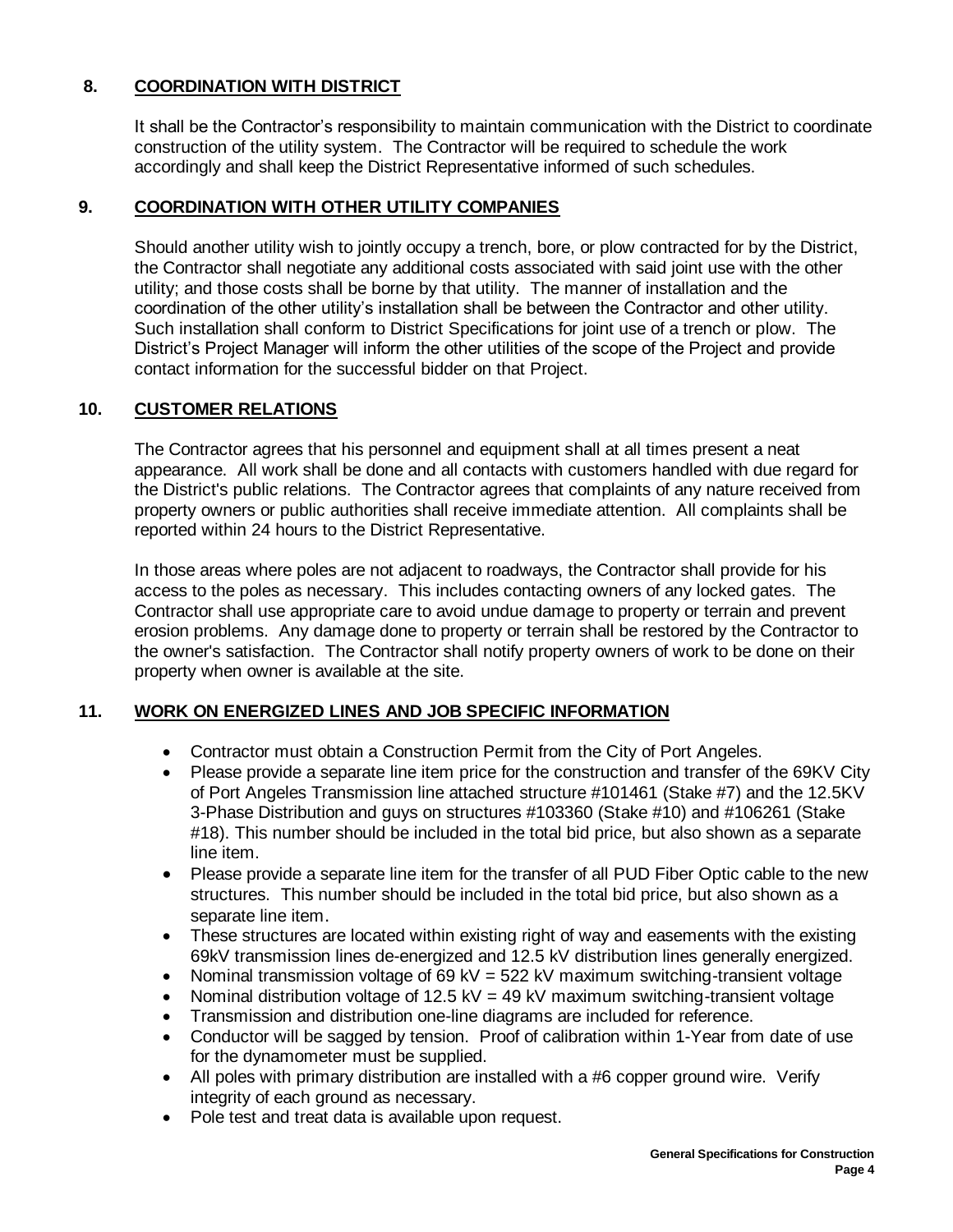- All new poles must be either augured or vacuum suction dug.
- Work will require vehicular access across private property. If ground on private property is damaged, it must be restored as much as possible to its original condition.

# **12. ELECTRICAL SERVICE OUTAGES**

The Contractor shall plan his work to keep the distribution lines energized at all times. However, interruption of individual service may be necessary when transferring existing conductors to the new line and when converting existing overhead service to underground. The Contractor shall comply with the following guidelines when interrupting service:

#### a. Residential Customers

The Contractor shall notify customer 24 hours in advance of interrupting service.

#### b. Business Customers

Business customers shall remain in service during business hours. The Contractor may schedule with the business customer for an interruption convenient for the customer.

All switching will be at the direction of the District's dispatcher.

## **13. SURVEY MONUMENTS**

Survey monuments identified on the construction plans shall not be disturbed, except in those cases where construction activities require their temporary removal. Positions of survey monuments that require temporary removal shall be preserved and subsequently restored in their original locations by a registered professional land surveyor as required by RCW 58.09 and WAC 332-120. Monument Removal Permits, as required by WAC 332-120, shall be secured prior to the removal of any survey monument. All activities associated with monument preservation, removal and subsequent restoration shall be at the contractor's expense.

The District Project Engineer shall be notified when any identified land survey monument is inadvertently disturbed or removed during the course of construction. Such monuments shall be either restored in their original locations or their original positions shall be preserved with suitable reference monuments. This work shall be performed by a registered professional land surveyor as required by RCW 58.09 at the contractor's expense.

## **14. LOCATES**

The Contractor shall be responsible for obtaining all underground locates.

## **15. LOCATIONS OF STRUCTURES**

Structures, guys, etc. shall be placed in locations determined by the Engineer and staked by the Engineer, as shown on the Drawings and structure lists. Structures, guys, etc. shall not be erected in any other location without prior approval of the Engineer.

## **16. MATERIALS**

All materials necessary for the work to be constructed shall be furnished by the District or arranged for by the District Representative. All materials and poles issued to the Contractor become his responsibility. The Contractor will be required to provide a secure area for storage of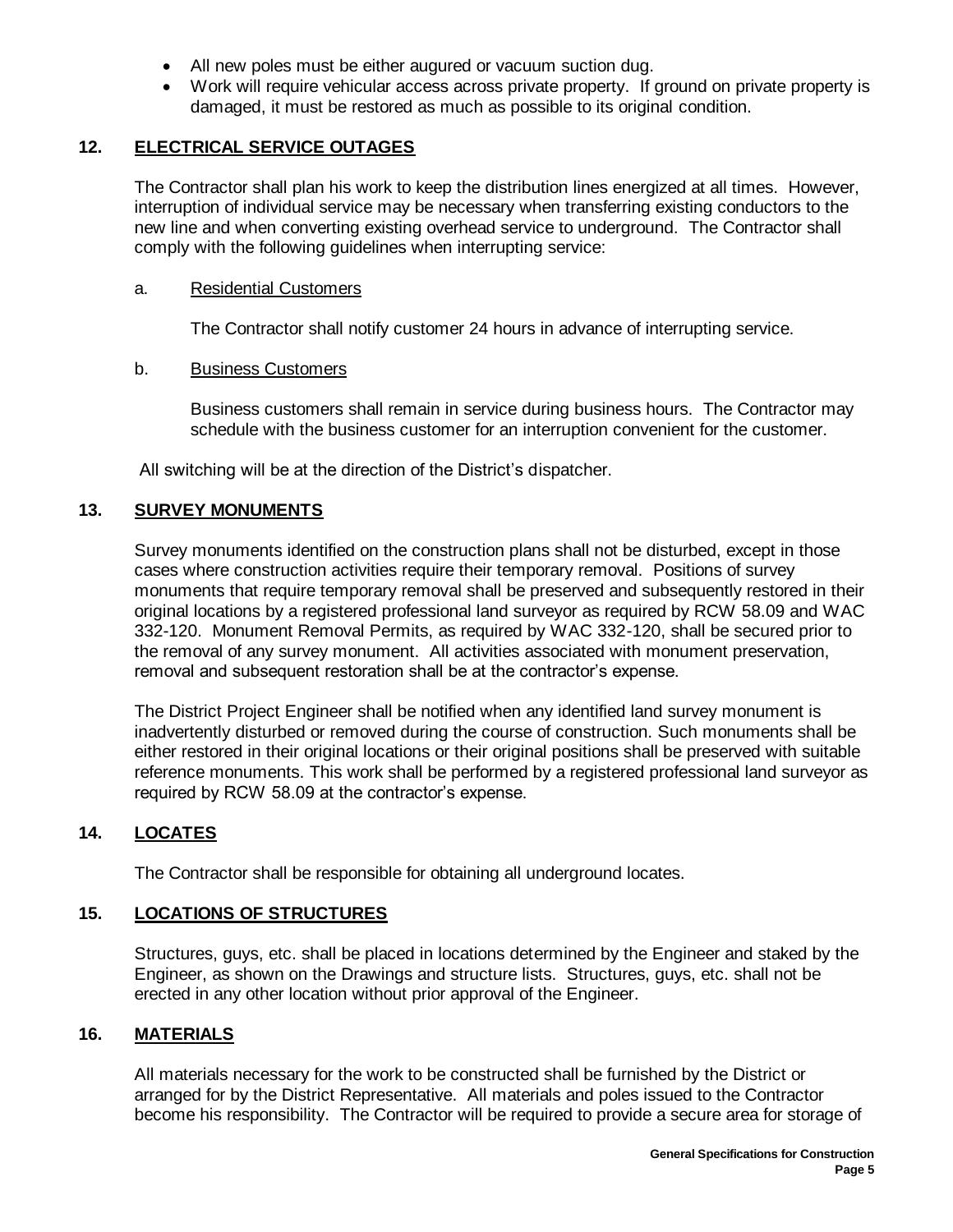material issued by the District's Warehouseman.

All District supplied materials, except poles, shall be obtained by the Contractor at the District's Central Warehouse Facility, 100 Hooker Road, Sequim, Washington, Monday through Friday between 8:00 a.m. and 3:30 p.m., closed for lunch 12 p.m. to 12:30 p.m. Closed on holidays. Poles shall be picked up at the District's Port Angeles Warehouse at 1936 W. 18<sup>th</sup> Street, Port Angeles, Washington, Monday through Friday between 8:00 a.m. and 3:30 p.m., closed for lunch 12 p.m. to 12:30 p.m, anc closed on holidays.

The Contractor shall give a minimum of 24 hours advance notice to the District Representative before materials are issued.

The Contractor or his authorized representative will give to the District's Warehouseman a signed receipt in such form as the District shall provide for all materials furnished to the Contractor. Upon completion of the project, the Contractor shall return to the District all materials furnished by the District in excess of those required for construction.

The Contractor shall return to the District's Central Warehouse Facility all materials removed from the existing lines and account for those units in the manner directed by the District Representative. The Contractor shall return to the District's Port Angeles Warehouse all removed poles unless otherwise instructed by the District Representative. All poles to be returned to the District's Port Angeles Operations Center shall be removed in whole and not cut through their entire length.

The Contractor will be responsible for all excess material used on the project not accounted for, together with any used material that is not returned to the District. Any materials that are not returned to the District by the Contractor will be billed to the Contractor at District book value plus warehousing.

All materials issued by the District to the Contractor shall be in working condition when received by the Contractor. Any material not in good working condition upon completion of the project shall be replaced at the Contractor's expense and will be billed at District book value plus warehousing.

Contractor must keep all unused issued material separate from wreck-out material for each job. Returned materials must be separated by like kind, and hardware must not be placed on top of or in contact with insulators. Contractor will not allow any garbage (e.g., lunch sacks, bottles, etc.) to be included with returned materials.

# **17. CONTRACTOR SAFETY PLAN**

The Contractor shall be familiar with and shall comply with the District's Contractor Safety Plan, (See **Exhibit B**).

The Contractor is required to adhere to the Washington State COVID-19 Health and Safety requirements in effect at the time of the work. (See **Exhibit N**). The latest State Guidance can be found at the following links:

[https://www.governor.wa.gov/issues/issues/covid-19-resources/covid-19-reopening-guidance](https://www.governor.wa.gov/issues/issues/covid-19-resources/covid-19-reopening-guidance-businesses-and-workers)[businesses-and-workers](https://www.governor.wa.gov/issues/issues/covid-19-resources/covid-19-reopening-guidance-businesses-and-workers)

# **18. LIQUIDATED DAMAGES**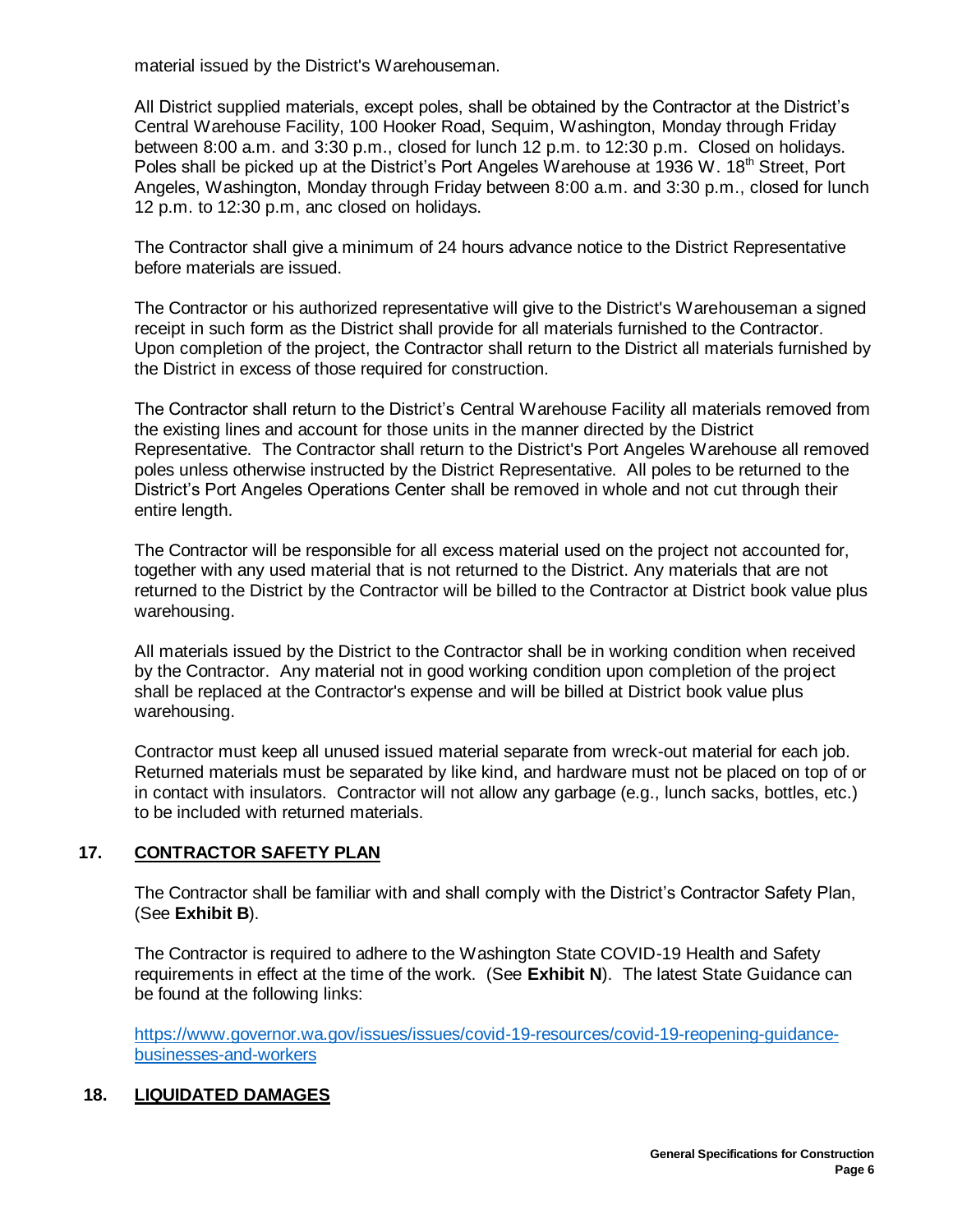Time is of the essence of this Contract. Construction of this project shall be completed on or before **July 1, 2022.** As liquidated damages, and not as a penalty, the District will deduct \$700.00 from the quoted cost for each calendar day after July 1, 2022, that Project completion is delayed.

The District shall have the right to deduct from and retain out of such monies which may then be due, or which may become due and payable to the Contractor, if the amount due and to become due from the District to the Contractor is insufficient to pay in full any such liquidated damages, the Contractor shall pay to the District the amount necessary to effect such payment in full. Provided, however, that the District shall promptly notify the Contractor in writing of the manner in which the amount retained, deducted, or claimed as liquidated damages was computed.

# **19. CHANGES IN CONTRACT DOCUMENTS**

The District may, from time to time during the progress of the project, make such changes in, additions to, or subtractions from, the Plans, Specifications, Drawings, and/or Exhibits as conditions may warrant. Provided, however, that if the cost to the Contractor shall be materially increased by any such change or addition, the District shall pay the Contractor for the reasonable cost thereof in accordance with a contract amendment or change order agreement signed by the District and the Contractor. No claim for additional compensation for any such change or addition will be considered unless the Contractor shall have made a written request therefor to the District prior to the commencement of work in connection with such change or addition. If the cost to the Contractor shall be materially decreased by any such change or subtractions, the District shall deduct an appropriate amount in accordance with a contract amendment or change order agreement signed by the District and the Contractor.

# **20. CONSTRUCTION NOT IN SPECIFICATIONS OR PLANS**

The Contractor also agrees that when it is necessary to construct units not shown in the Specifications or Plans, it will construct such units for a price proposed in writing by the Contractor to the District and approved by the District prior to such work being done.

No payment shall be made to the Contractor for correcting errors or omissions on the part of the Contractor that result in construction not in accordance with the Plans and Specifications.

## **21. DEFECTIVE WORKMANSHIP**

The acceptance of any workmanship by the District shall not preclude the subsequent rejection thereof if such workmanship shall be found to be defective after installation; and any such workmanship found defective before final acceptance of the work or within one year after completion shall be remedied or replaced, as the case may be, by and at the expense of the Contractor. In the event of failure by the Contractor so to do, the District may remedy such defective workmanship and in such event the Contractor shall pay to the District the cost and expense thereof. The Contractor shall not be entitled to any payment hereunder so long as any defective workmanship, in respect of the project, of which the Contractor shall have had notice, shall not have been remedied or replaced, as the case may be.

# **22. PERMITS AND PROTECTION**

All work lies within the City of Port Angeles Right of Way. Clallam PUD has provided the City with project information for preliminary approval. Contractor is responsible for obtaining the permit from the City of Port Angeles.